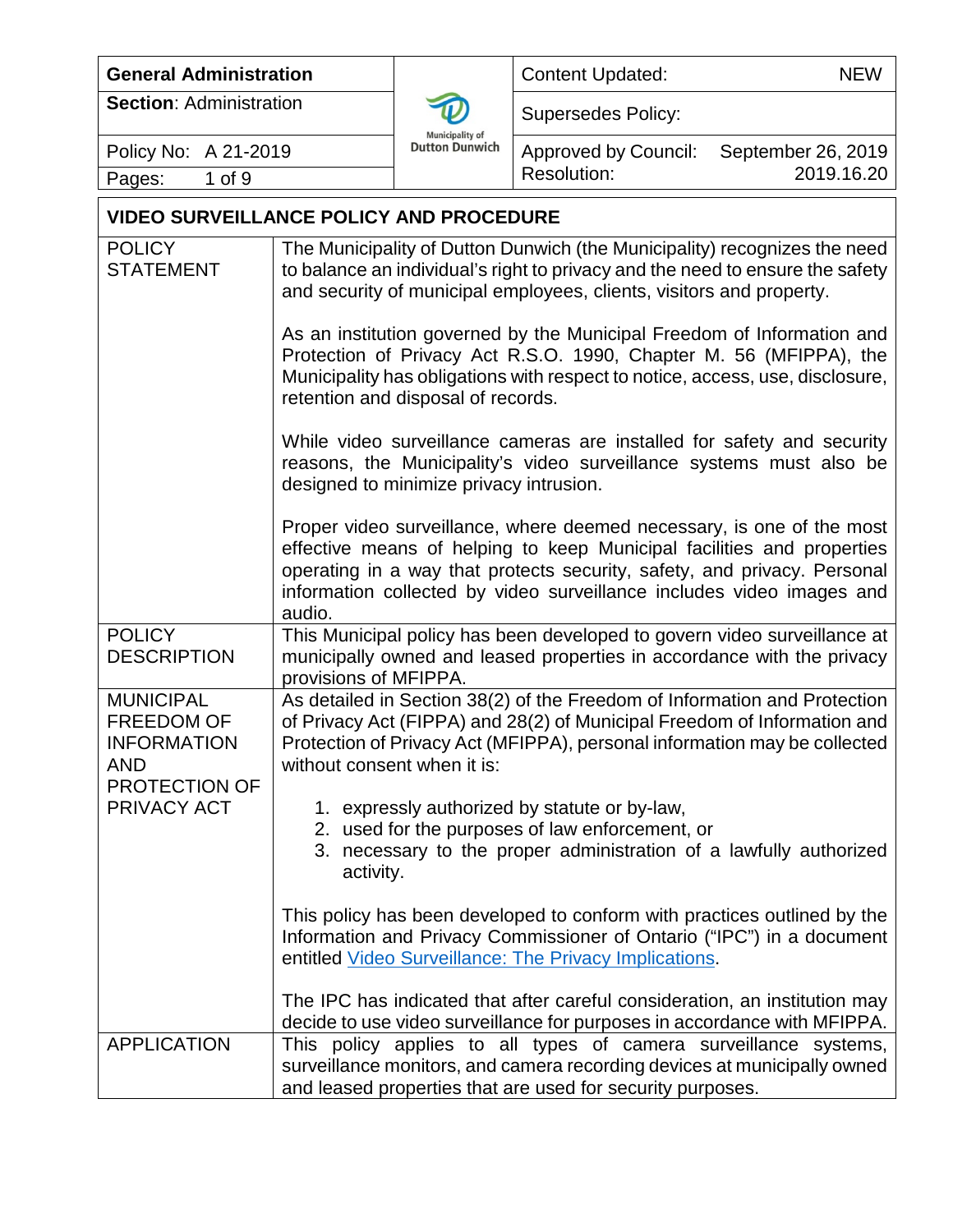| <b>VIDEO SURVEILLANCE POLICY AND PROCEDURE</b> |                                                                                                                                                                                                                                                                                                                                                                                                                                                                                                                                                                                                                                                                                                                                                                                                                                                                                                                                                                                                                                                                                                                                                                                                                                                                                                                                                                     |  |
|------------------------------------------------|---------------------------------------------------------------------------------------------------------------------------------------------------------------------------------------------------------------------------------------------------------------------------------------------------------------------------------------------------------------------------------------------------------------------------------------------------------------------------------------------------------------------------------------------------------------------------------------------------------------------------------------------------------------------------------------------------------------------------------------------------------------------------------------------------------------------------------------------------------------------------------------------------------------------------------------------------------------------------------------------------------------------------------------------------------------------------------------------------------------------------------------------------------------------------------------------------------------------------------------------------------------------------------------------------------------------------------------------------------------------|--|
| <b>RESPONSIBILITIES</b>                        | This policy does not apply to:<br>• Agencies, Boards, and Commissions,<br>Cameras used by the Ontario Provincial Police,<br>Video surveillance used for employment related or labour-related<br>$\bullet$<br>information, OR<br>Cameras used for the reduction of liability for the surveillance of<br>roads and their conditions.<br>The Clerk is responsible for the Video Surveillance Policy. The Clerk may<br>delegate responsibilities under this Policy to other staff.<br>The Clerk is the Municipality's lead under MFIPPA and is responsible for<br>providing a response to access requests.<br>The key duties of the Clerk include:<br>Ensuring policy compliance.<br>$\bullet$<br>Undertaking yearly evaluations of video surveillance system<br>installations to ensure compliance with this Policy.<br>Approving installation of video cameras at specified municipally<br>$\bullet$<br>owned and leased properties.<br>Advising on placement of video surveillance monitoring signs.<br>Acting as the primary contact for all requests by law enforcement<br>agencies for access to video records.<br>Overseeing day-to-day operations of video surveillance cameras.<br>$\bullet$<br>Ensuring monitoring and recording devices are stored in a safe and<br>secure location.<br>Ensuring logbooks, recording all activities related to video devices |  |
|                                                | and records, are kept and maintained.<br>Ensuring that no copies of data/images in any format (hardcopy,<br>electronic, etc.) is taken from the video surveillance system<br>inappropriately.<br>Investigate video surveillance security privacy breaches.<br>٠<br>Providing status updates to Council, annually, regarding staff<br>adherence to the responsibilities within the policy.<br>Reporting to Council when video surveillance is being proposed in<br>new locations.<br>All Staff must adhere to the video surveillance policy and must not<br>access or use information contained in the video surveillance<br>system, it's components, files, or database for personal reasons,<br>nor dispose, destroy, erase or alter any record without proper<br>authorization and without following the regulations contained in the<br>Security Video Surveillance Policy.                                                                                                                                                                                                                                                                                                                                                                                                                                                                                      |  |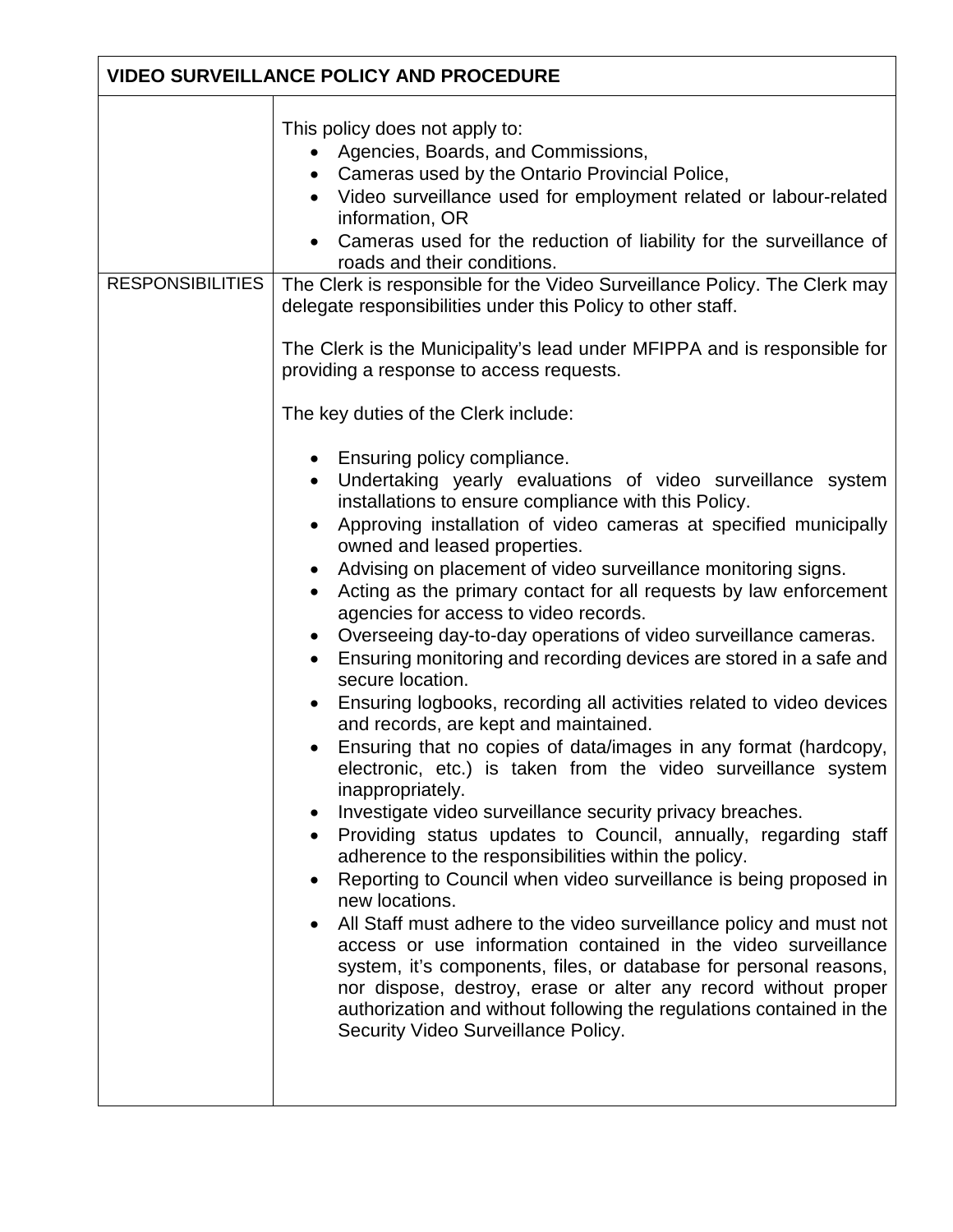| <b>GUIDELINES-</b><br>PRIOR TO VIDEO                        | Before deciding to install video surveillance, the following factors must be<br>considered:                                                                                                                                                                                                                                                                                                                                                                                                                                                                                                                                                                                                                                                                                                                                                                                                                                                                                                                                                                                                                                                                                                                                                                                                                                                                                                                                                                                                                                                                                                                                                                                                                                                                                                                                                                                                                                                                                                                                                                                                                                                                                                                                                                         |  |  |  |
|-------------------------------------------------------------|---------------------------------------------------------------------------------------------------------------------------------------------------------------------------------------------------------------------------------------------------------------------------------------------------------------------------------------------------------------------------------------------------------------------------------------------------------------------------------------------------------------------------------------------------------------------------------------------------------------------------------------------------------------------------------------------------------------------------------------------------------------------------------------------------------------------------------------------------------------------------------------------------------------------------------------------------------------------------------------------------------------------------------------------------------------------------------------------------------------------------------------------------------------------------------------------------------------------------------------------------------------------------------------------------------------------------------------------------------------------------------------------------------------------------------------------------------------------------------------------------------------------------------------------------------------------------------------------------------------------------------------------------------------------------------------------------------------------------------------------------------------------------------------------------------------------------------------------------------------------------------------------------------------------------------------------------------------------------------------------------------------------------------------------------------------------------------------------------------------------------------------------------------------------------------------------------------------------------------------------------------------------|--|--|--|
| <b>SURVEILLANCE</b><br><b>SYSTEM</b><br><b>INSTALLATINS</b> | The use of video surveillance cameras should be justified on the<br>basis of verifiable, specific reports of incidents of crime or significant<br>safety concerns.<br>A video surveillance system should only be considered after other<br>$\bullet$<br>measures of deterrence or detection have been considered and<br>rejected as unworkable.<br>An assessment must be conducted on the effects that the proposed<br>$\bullet$<br>video surveillance system may have on personal privacy, and the<br>ways in which any adverse effects can be mitigated.<br>The proposed design and operation of the video surveillance<br>$\bullet$<br>systems should minimize privacy intrusion.<br>Whether or not additional sensory information, such as sound, is<br>directly related to potential problems or does not need to be<br>recorded.<br>When designing a video surveillance system and installing equipment, the<br>following must be considered:<br>The video surveillance systems may operate at any time in a 24-<br>hour period.<br>The video equipment should be installed to only monitor those<br>spaces that have been identified as requiring video surveillance.<br>The ability to adjust cameras should be restricted, if possible, so<br>that the cameras do not record and operators cannot adjust or<br>manipulate cameras to overlook spaces that are not intended to be<br>covered by the video surveillance program, such as through<br>windows in adjacent buildings or onto adjacent properties.<br>Equipment should never monitor the inside of areas where the<br>public and employees have a higher expectation of privacy (e.g.<br>change rooms and washrooms).<br>Where possible, video surveillance should be restricted to periods<br>when there is a demonstrably higher likelihood of crime being<br>committed in the area under surveillance.<br>Viewing and recording equipment must be located in a strictly<br>controlled access area.<br>Only identified staff shall have access to the controlled access area<br>and the reception/recording equipment.<br>Every reasonable attempt should be made to ensure video monitors<br>are not in a position that enables the public and/or unauthorized<br>staff to view the monitors. |  |  |  |
|                                                             |                                                                                                                                                                                                                                                                                                                                                                                                                                                                                                                                                                                                                                                                                                                                                                                                                                                                                                                                                                                                                                                                                                                                                                                                                                                                                                                                                                                                                                                                                                                                                                                                                                                                                                                                                                                                                                                                                                                                                                                                                                                                                                                                                                                                                                                                     |  |  |  |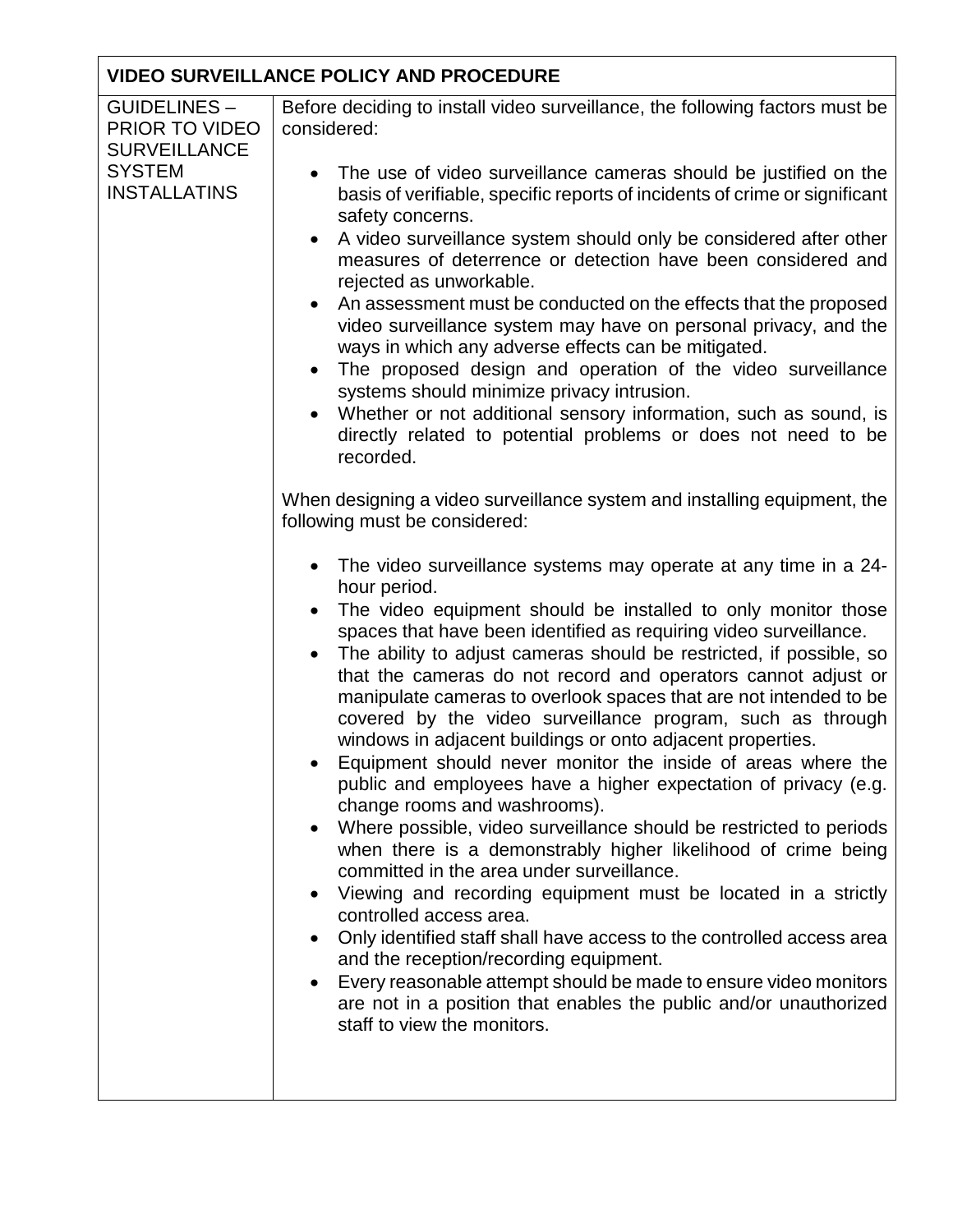| <b>VIDEO SURVEILLANCE POLICY AND PROCEDURE</b>                                       |                                                                                                                                                                                                                                                                                                                                                                                                                                                                                                                                                                                                                                                                                                                                                      |  |
|--------------------------------------------------------------------------------------|------------------------------------------------------------------------------------------------------------------------------------------------------------------------------------------------------------------------------------------------------------------------------------------------------------------------------------------------------------------------------------------------------------------------------------------------------------------------------------------------------------------------------------------------------------------------------------------------------------------------------------------------------------------------------------------------------------------------------------------------------|--|
| NOTICE OF USE<br>OF VIDEO<br><b>SYSTEMS</b>                                          | In order to provide notice to individuals that video is in use:<br>The Municipality shall post signs, visible to members of the public,<br>at all entrances and/or prominently displayed on the perimeter of<br>the grounds under video surveillance (see Appendix #2).<br>The notification requirements of this sign must inform individuals,<br>using words and symbols, of the legal authority for the collection of<br>personal information; the principal purpose(s) for which the<br>personal information is intended to be used; and the title, business<br>address, and telephone number of someone who can answer<br>questions about the collection (see Appendix #2).<br>This information will also be available on the Municipal website. |  |
| <b>PERSONNEL</b><br><b>AUTHORIZED TO</b><br><b>OPERATE VIDEO</b><br><b>EQUIPMENT</b> | Only the Clerk and staff designated by the Clerk, shall be permitted to<br>operate video surveillance systems.                                                                                                                                                                                                                                                                                                                                                                                                                                                                                                                                                                                                                                       |  |
| <b>VIDEO</b><br><b>EQUIPMENT</b><br>AND RECORDS                                      | <b>Types of Recording Devices</b><br>The Municipality may use Digital Video Recorders (DVR) in its video<br>systems. Facilities using video recorders will retain these records for a<br>period of up to 30 days, depending on the recording device and<br>technology. A record of an incident will only be stored longer than 30 days<br>where it may be required as part of a criminal, safety, or security<br>investigation or for evidentiary purposes.                                                                                                                                                                                                                                                                                          |  |
|                                                                                      | Monitors will be kept in a secure location where they are not visible to the<br>public.                                                                                                                                                                                                                                                                                                                                                                                                                                                                                                                                                                                                                                                              |  |
|                                                                                      | <b>Record Identification</b><br>All records (storage devices) shall be clearly identified (labeled) as to the<br>date and location of origin. They shall be labeled with a unique, sequential<br>number or other verifiable symbol. In facilities with a DVR that stores<br>information directly on a hard drive, the computer time and date stamp<br>shall be understood to be this identification. In facilities with a VCR or other<br>recording mechanism using a removable / portable storage device, the<br>operator shall affix a label to each storage device identifying this<br>information.                                                                                                                                               |  |
|                                                                                      | Logbook<br>Each device shall have a logbook to record all activities related to video<br>devices and records. The activities include all information regarding the<br>use, maintenance, and storage of records and all instances of access to,<br>and use of, recorded material. All logbook entries will detail authorized<br>staff, date, time, and activity. This logbook must remain in a safe and<br>secure location with the video recording equipment. Only the Clerk is<br>authorized to remove this logbook from the secure location.                                                                                                                                                                                                       |  |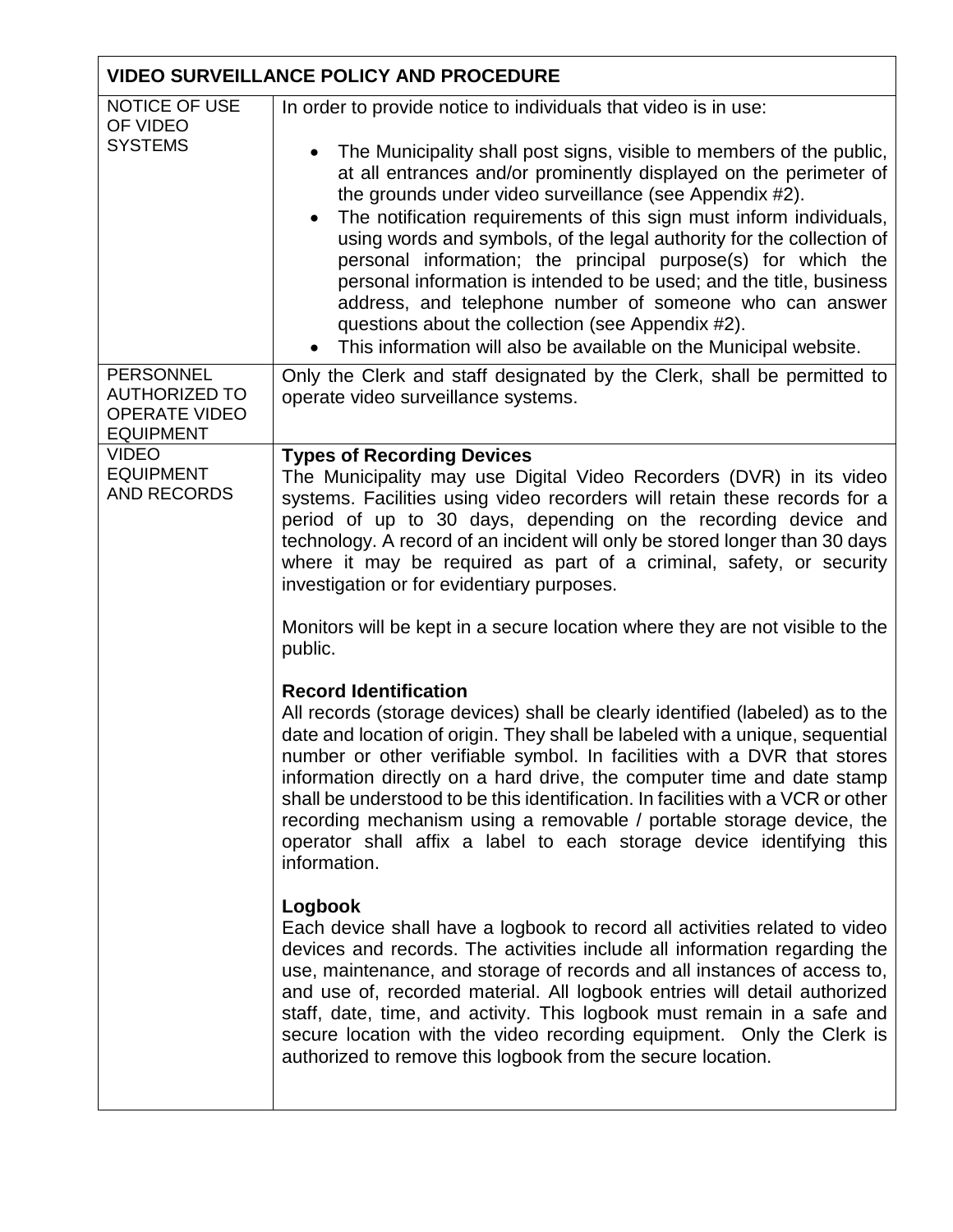#### **Access to Records**

Access to the video surveillance records, e.g. remote access using the internet, logbook entries, CD, video tapes, etc., shall be restricted to authorized personnel in order to comply with their roles and responsibilities as outlined in the Video Surveillance Policy.

Any staff accessing records should sign a written agreement to adhere to this policy, including an undertaking of confidentiality.

#### **Storage**

All storage devices that are not in use must be stored securely in a locked receptacle located in an access-controlled area.

#### **Formal Access Requests Process**

With exception of requests by law enforcement agencies, all requests for video records should be directed to the Clerk at the Municipal Office -199 Currie Road, Dutton ON N0L 1J0 for processing.

A person requesting access to a record should make a request in writing either in the form of a letter or the prescribed form and submit it to the Municipal Office. This form is available at our offices and on the [Municipal](http://www.duttondunwich.on.ca/)  [website](http://www.duttondunwich.on.ca/)

The individual requesting the record must:

- Provide sufficient detail (the approximate time and date, the location - if known - of the incident, etc.) to enable an experienced employee, upon a reasonable effort, to identify the record; and,
- At the time of making the request, pay the prescribed fees as provided for under the Act.

#### **Access: Law Enforcement**

If access to a video surveillance record is required for the purpose of a law enforcement investigation, the requesting Officer must complete the Law Enforcement Officer Request Form (See Appendix #1) and forward this form to the Clerk.

While there may be other situations where the disclosure of video surveillance footage is permitted, video surveillance may be disclosed to a law enforcement agency when:

- the law enforcement agency approaches the Municipality with a warrant requiring the disclosure of the footage, as per section 42(1)(e) of FIPPA and section 32(e) of MFIPPA,
- the law enforcement agency approaches the Municipality, without a warrant, and requests the disclosure of footage to aid an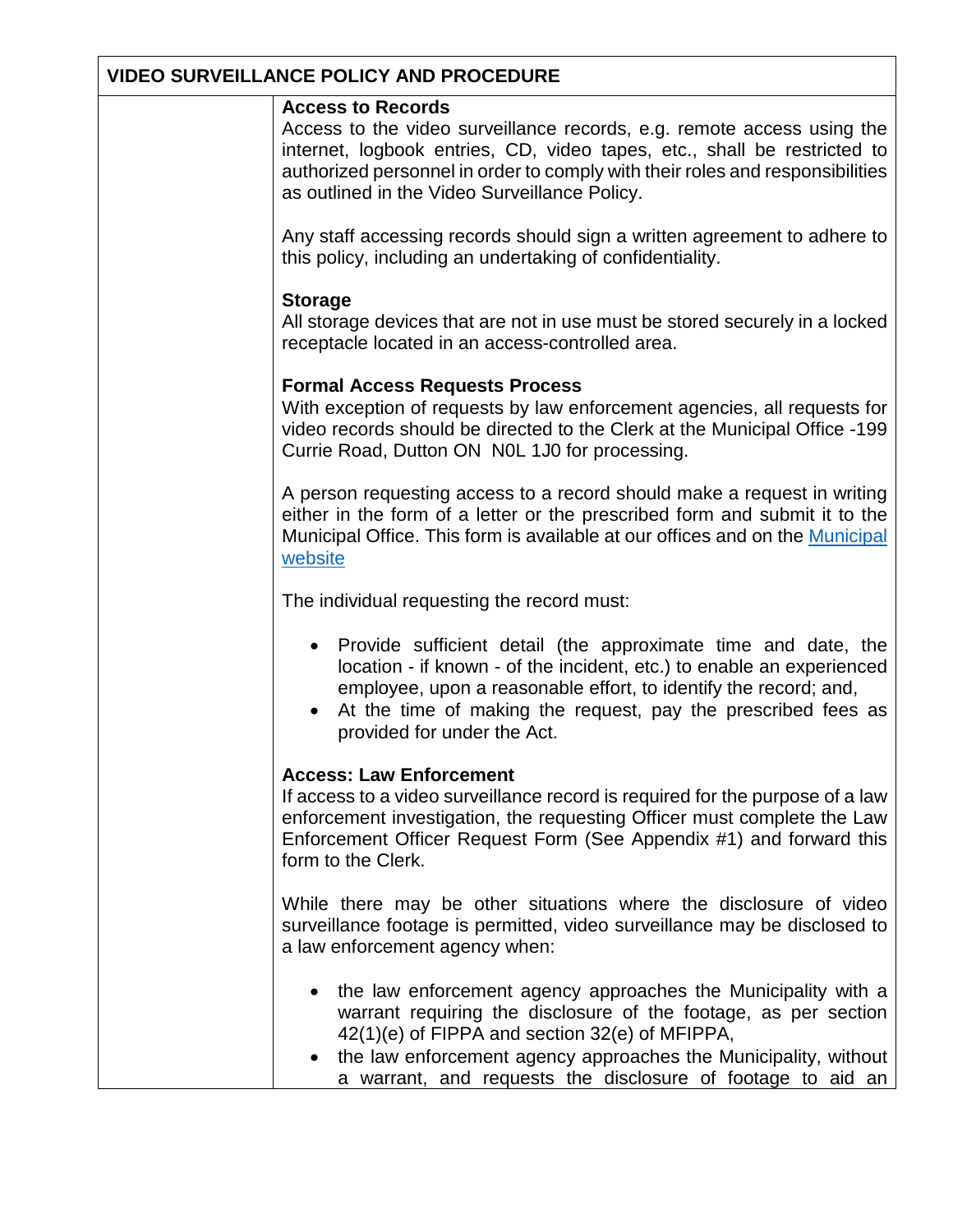| investigation from which a proceeding is likely to result, as per<br>section $42(1)(g)$ of FIPPA and section $32(g)$ of MFIPPA, or<br>staff observe an illegal activity on Municipality property and disclose<br>the footage to a law enforcement agency to aid an investigation<br>from which a proceeding is likely to result, as per section $42(1)(g)$<br>of FIPPA and section 32(g) of MFIPPA. |
|-----------------------------------------------------------------------------------------------------------------------------------------------------------------------------------------------------------------------------------------------------------------------------------------------------------------------------------------------------------------------------------------------------|
| Staff will provide the recording for the specified date and time of the<br>incident as requested by the Law Enforcement Officer and record the<br>following information in the facility's video logbook:                                                                                                                                                                                            |
| the date and time of the original, recorded incident including the<br>$\bullet$<br>designated name/number of the applicable camera and DVR;<br>the time and date the copy of the original record was sealed;<br>the time and date the sealed record was provided to the requesting<br>Officer;                                                                                                      |
| the case file number of the agency's investigation,<br>a description of the circumstances justifying the disclosure;<br>$\bullet$                                                                                                                                                                                                                                                                   |
| the amount of footage involved;<br>$\bullet$                                                                                                                                                                                                                                                                                                                                                        |
| the name, title and agency to whom the footage is being disclosed;<br>$\bullet$<br>the legal authority for the disclosure,                                                                                                                                                                                                                                                                          |
| the means used to disclose the footage and                                                                                                                                                                                                                                                                                                                                                          |
| if the record will be returned or destroyed after use by the Law<br>$\bullet$<br>Enforcement Agency.                                                                                                                                                                                                                                                                                                |
| This must only be completed by an individual(s) authorized in a private,<br>controlled area that is not accessible to other staff and/or visitors.                                                                                                                                                                                                                                                  |
| In order to protect privacy, the Municipality will, whenever possible,<br>strongly encrypt video surveillance footage when transmitted across open,<br>public networks, and store physical records of footage, such as discs,<br>memory cards or servers, in a locked facility.                                                                                                                     |
| <b>Custody, Control, Retention, Disposal of Video Records/Recordings</b><br>The Municipality retains custody and control of all original video records<br>not provided to law enforcement.                                                                                                                                                                                                          |
| Video records are subject to the access and privacy requirements of the<br>MFIPPA, which includes but is not limited to the prohibition of all Staff from<br>access or use of information from the video surveillance system, it's<br>components, files, or database for personal reasons.                                                                                                          |
| With the exception of records retained for criminal, safety, or security<br>investigations or evidentiary purposes, or as otherwise required by law,<br>the Municipality must not maintain a copy of recordings for longer than 30<br>days.                                                                                                                                                         |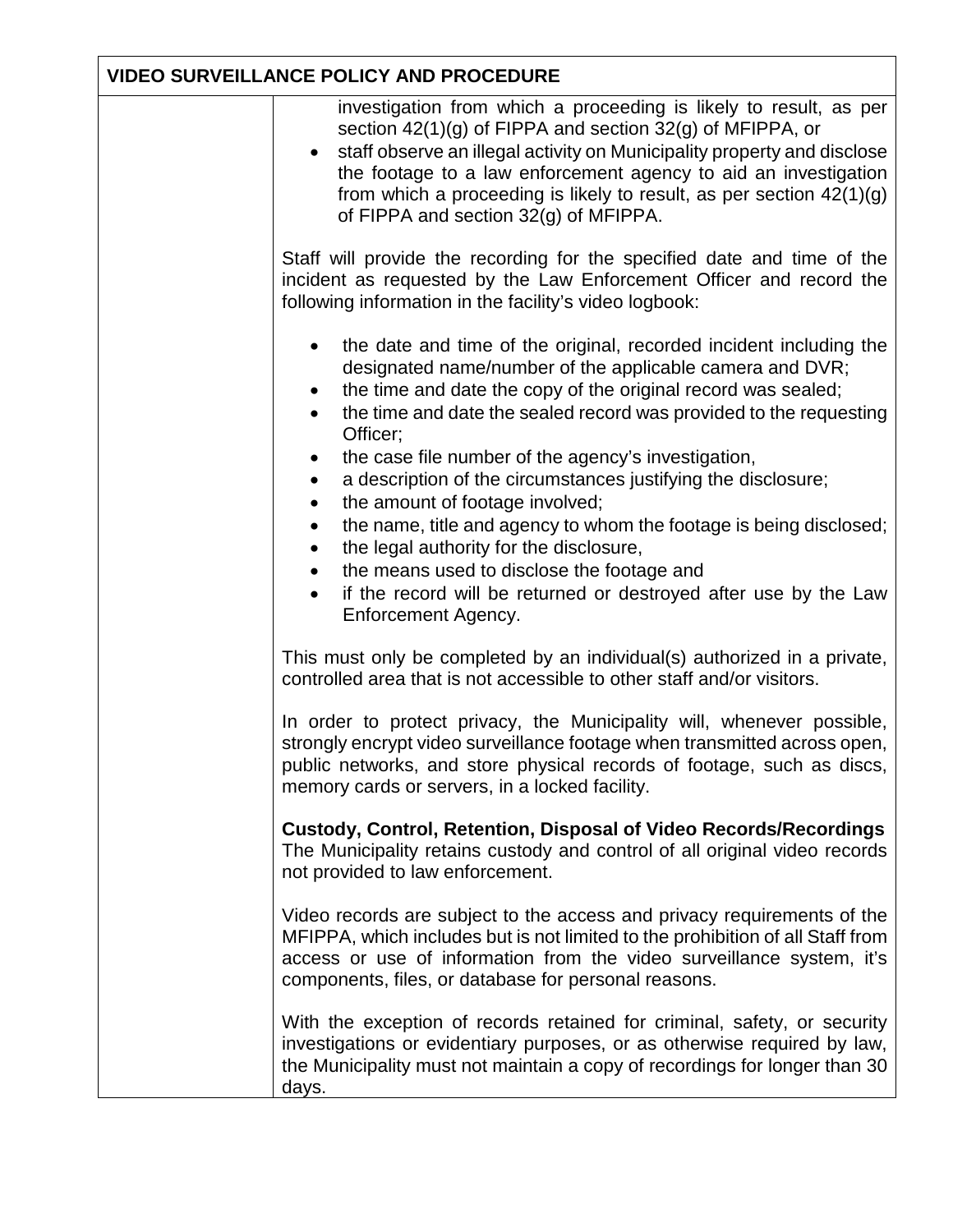|                      | Any records that are accessed or disclosed will be retained for one year,<br>as per Regulation 460 of FIPPA and Section 5 of Regulation 823 of<br>MFIPPA.                                                                                                                                                                                                                                            |
|----------------------|------------------------------------------------------------------------------------------------------------------------------------------------------------------------------------------------------------------------------------------------------------------------------------------------------------------------------------------------------------------------------------------------------|
|                      | The Municipality will take all reasonable efforts to ensure the security of<br>records in its control/custody and ensure their safe and secure disposal.                                                                                                                                                                                                                                             |
|                      | Old storage devices must be disposed of in accordance with an applicable<br>technology disposal process ensuring personal information is erased prior<br>to disposal and cannot be retrieved or reconstructed. Disposal methods<br>may include shredding, burning, or erasing, depending on the type of<br>storage device.                                                                           |
|                      | <b>Unauthorized Access and/or Disclosure (Privacy Breach)</b><br>Staff who become aware of any unauthorized disclosure of a video record<br>in contravention of this Policy and/or a potential privacy breach are to<br>immediately notify the Clerk. The following procedure will be followed<br>when an unauthorized disclosure or potential privacy breach is reported:                           |
|                      | The Clerk upon confirmation of the existence of a privacy breach,<br>shall notify the Information and Privacy Officer of Ontario (IPC) and<br>work constructively with the IPC staff to mitigate the extent of the<br>privacy breach and to review the adequacy of privacy protection<br>with the existing policy.<br>The staff member shall work with the Clerk to take all reasonable<br>$\bullet$ |
|                      | actions to recover the record and limit the record's disclosure.<br>The Clerk will notify affected parties whose personal information<br>$\bullet$                                                                                                                                                                                                                                                   |
|                      | was inappropriately disclosed.<br>The Clerk shall investigate the cause of the disclosure with the goal<br>of eliminating potential future occurrences.                                                                                                                                                                                                                                              |
|                      | Intentional wrongful disclosure or disclosure caused by negligence by<br>employees may result in disciplinary action up to and including dismissal.<br>Intentional wrongful disclosure or disclosure caused by negligence by<br>service providers (contractors) may result in termination of their contract.                                                                                         |
|                      | Inquiries from the Public Related to the Video Surveillance Policy<br>A staff member receiving an inquiry from the public regarding the Video<br>Surveillance Policy shall direct the inquiry to the Clerk.                                                                                                                                                                                          |
|                      | <b>Review of Video Surveillance Policy</b><br>This policy shall be reviewed every 2 (two) years by the Clerk who will                                                                                                                                                                                                                                                                                |
| <b>RELATED</b>       | forward recommendations for update, if any, to Council for approval.<br>Municipal Freedom of Information and Protection of Privacy Act, R.S.O                                                                                                                                                                                                                                                        |
| <b>DOCUMENTATION</b> | 1990, c.M.56<br>Freedom of Information and Protection of Privacy Act, R.S.O 1990, c. F.31                                                                                                                                                                                                                                                                                                            |